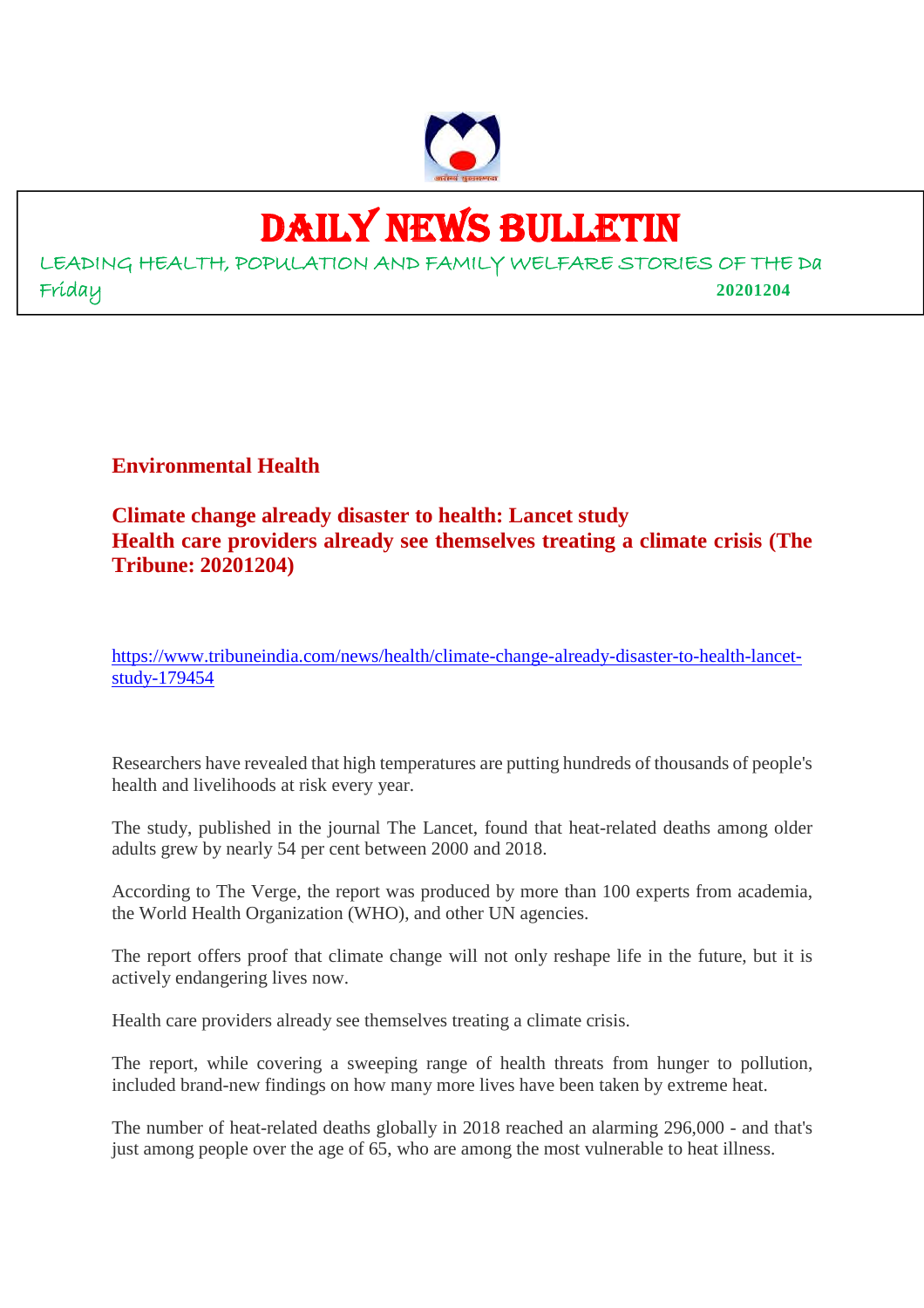China, India, Japan, and central Europe had the most deaths among older adults.

In the US, heat-related mortality has nearly doubled for this demographic over the past 20 years, reaching a record 19,000 deaths in 2018.

The study showed that people who work outside are also more vulnerable to heatwaves. Staying inside during a heatwave is often a healthier choice. But not working when it's too hot outside comes with costs, too.

According to the researchers, globally, people worked 302 billion hours less in 2019 because of scorching temperatures - 103 billion more hours than were lost in 2000.

Rising temperatures have also triggered more wildfires, which poses another set of health threat.

Globally, the risk of people being exposed to a wildfire grew in a majority of the world's countries in recent years when compared to the period between 2001 and 2004.

The US saw one of the biggest increases in risk, with a 19 per cent rise in daily exposures to wildfires. That means more people are breathing in more soot and pollution from the blazes.

"Heatwaves and other natural disasters were particularly dangerous this year, as emergency responders and health care systems struggled to handle the pandemic,"study co- author Jeremy Hess was quoted as saying to The Verge, Experts fear that climate-related disasters could similarly overwhelm hospitals in the future. IANS

#### **Covid-19: What you need to know today (Hindustan Times: 20201204)**

https://epaper.hindustantimes.com/Home/ArticleView

The US registered 2,760 deaths on Wednesday, according to the New York Times. This is the highest daily death toll in the country since the beginning of the pandemic (caveat: just like the death toll on any other day, this does not mean 2,760 people died from Covid-19 on Wednesday, just that their deaths were recorded on that day). There's a high probability that this number will increase in the coming days. According to the New York Times, hospitalisations in the US have now exceeded 100,000. On Wednesday, the US had 5.57 million infections, according to worldometers.info -- a staggeringly high number, it's almost 40% of the total of 14.3 million cases the country has seen thus far. The country has seen a little less than 14 million cases, according to the NYT database (there has always been some divergence between the two readings). In the week to December 2, the US saw 164,024 daily cases on average (according to the NYT database). Last week it crossed the 200,000 mark in terms of daily cases for the first time. The third wave of infections, the rush of hospitalisations, and the spate of deaths, can be attributed to opening up, the onset of winter, the holiday season – experts are dreading the impact of Thanksgiving, which they expect to start showing up by late this week – and, of course, the stupidity of people. Show me a superspreader event and I will show you one idiot, perhaps more. It's going to be a long, dark winter for the US.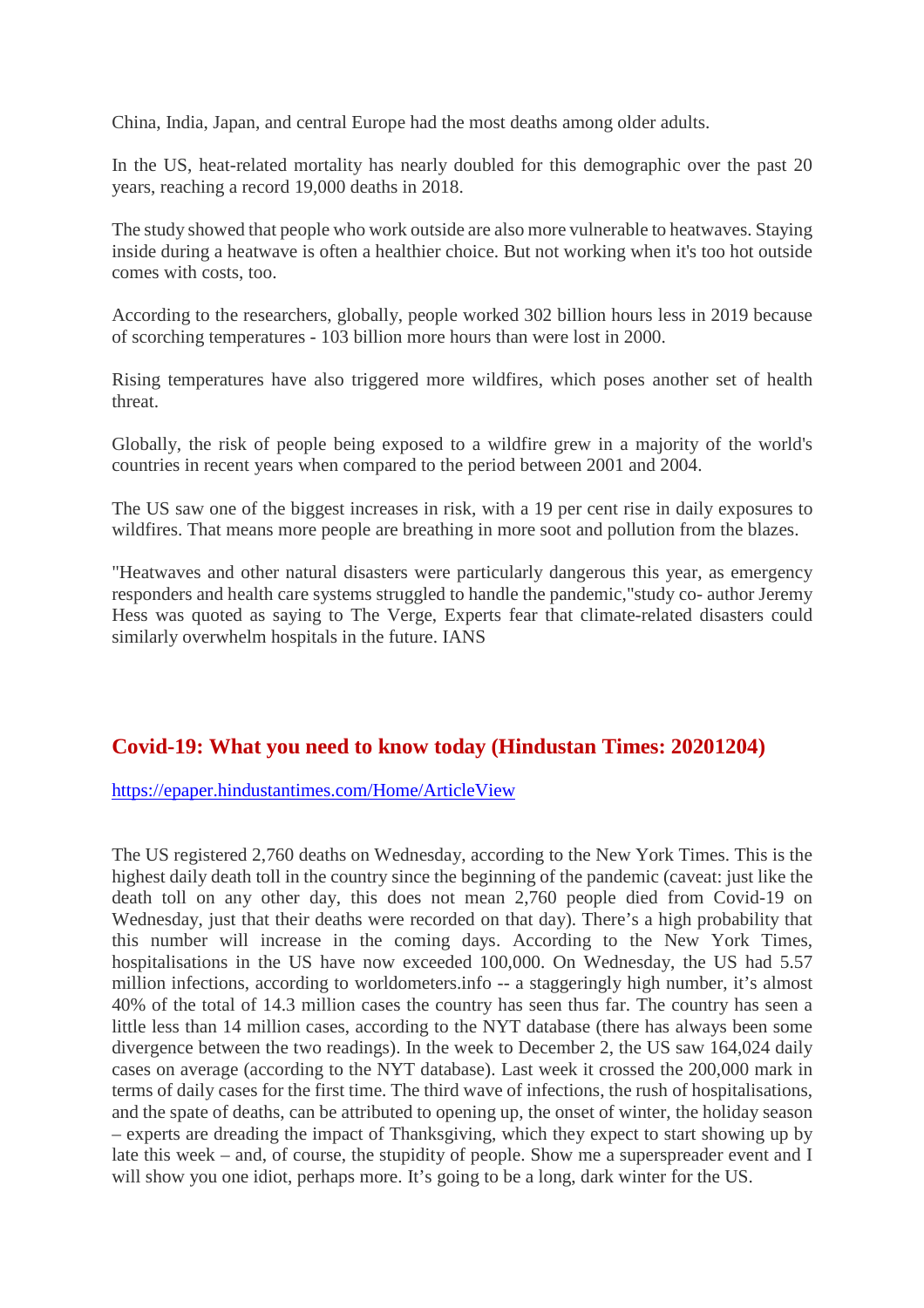Sometime before December 15, though, the US Food and Drug Administration is almost certain to approve the country's first Covid-19 vaccine. And before Christmas, it could approve the second. The agency is expected to take a decision (or at least critical steps towards taking an eventual decision) on the vaccine developed by Pfizer and BioNTech on December 10, and on the one developed by Moderna on December 17. Given what we know of the results of the trials for both vaccines, regulatory approval for both is almost a certainty. The UK has already approved the Pfizer-BioNTech vaccine (this happened on Wednesday), and media reports in the US point to some level of angst that FDA is taking its time. A report in AFP quoted Moncef Slaoui, the scientific adviser to Operation Warp Speed, the US government programme that has ploughed billions of dollars into vaccine developers – it is probably the Trump administration's biggest success – as saying that vaccinations in the country could start in the middle of December and that by the "end of February, we will have potentially immunised 100 million people". Excluding those below the age of 18 years, who will not be administered the vaccine till much later in the year (and this is not just in the US, but everywhere; Dispatch 217 on Thursday explained why), this will cover around 40% of those who need vaccines. Earlier this week, the executive in charge of supply and distribution for Operation Warp Speed told MSNBC that all Americans who want vaccines will have it by June.

In both the UK and the US, which will be the first countries to start vaccinating people with shots that have cleared Phase 3 trials – Russia and China are also vaccinating people under emergency use, but the final results of trials are still awaited in the case of the two vaccines approved by the former, and the three by the latter – the challenge for administrators and health officials is to convince everyone to get vaccinated. Both countries have a significant population of anti-vaxxers.

With the UK, the US, and other rich countries hogging much of vaccine supply though, 2021 is likely to result in a new kind of inequality – and because vaccines are relevant from the perspective of both lives and livelihoods, this will only accentuate existing fractures between the global north and the global south.

#### **COVID-19 Slow progress: On WHO's assurance to uncover origin of COVID-19 WHO must work alongside China in quickly uncovering the origins of the virus? (The Hindu: 20201204)**

https://www.thehindu.com/opinion/editorial/slow-progress-on-whos-assurance-to-uncoverorigin-of-covid-19/article33224849.ece

In 2003, a WHO team was able to identify the animal source of SARS coronavirus within weeks despite its arrival in China nearly three months after the initial outbreak. In the case of MERS coronavirus, the intermediate host was identified more than a year after the first human case was reported. However, in the case of the novel coronavirus (SARS-CoV-2), its source is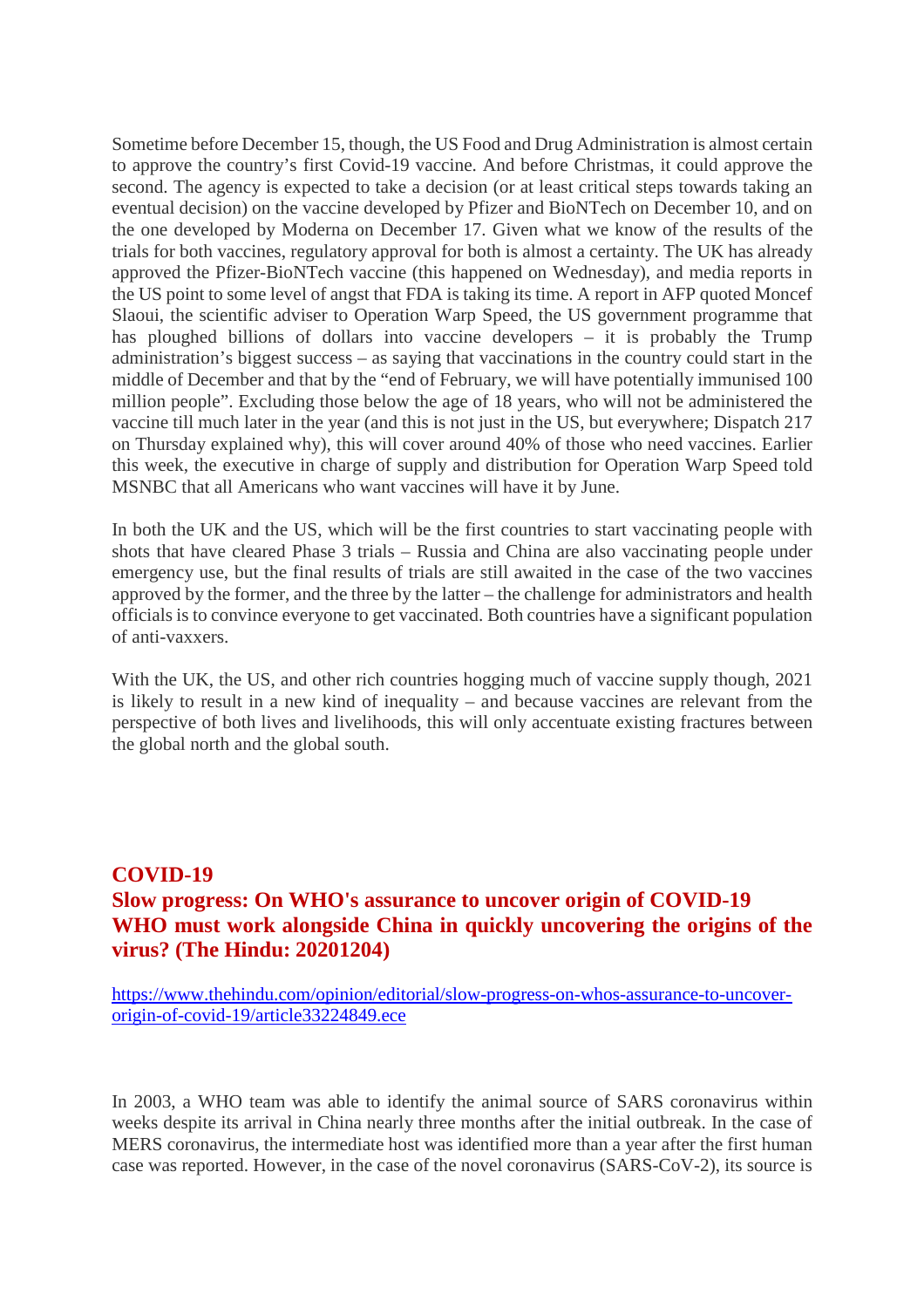still unknown even 11 months after WHO reported the first case. Knowing the natural reservoirs and intermediate hosts and the events that allowed the virus to jump across the species barrier are important in prevention. Soon after the virus spread around the world, there was heightened demand to identify its origin in China's Wuhan where the first case cluster was reported. Even as the global focus shifted to therapeutics and vaccine trials, it is reassuring that the global health body is still determined to find the virus's origin. But the pace of investigation leaves much to be desired. Efforts began in February but it was only in early August that WHO completed the mission to lay the groundwork for joint efforts to identify the origin; its twomember team did not visit Wuhan, the epicentre of the outbreak. It was only in late October that China began early studies for the two-phase investigation. In the first phase, short-term studies will be undertaken to better understand how the virus might have begun circulating in Wuhan. Longer-term studies will follow based on these results. It is only then that a WHO-led team can operate in China to collaborate with Chinese scientists.

If China failed to alert WHO immediately after a Wuhan cluster was reported, its reluctance to quickly and earnestly investigate the source can partly be explained by U.S. President Donald Trump's attempt to politicise the issue. The reluctance has only increased after mounting international ire over its reporting the outbreak and the huge economic cost of the pandemic globally. There is strong evidence that the virus originated in bats and probably spread to humans through an intermediate species. One way to find this out is to know the susceptibility of different animal species. Already, many animals including cats have been found susceptible to the virus in the lab and outside. With the virus spread so wide, zeroing in on the intermediate host becomes more difficult as the possibility of humans having spread the virus to animals cannot be ruled out. Hence, a multi-pronged approach with an emphasis on investigating China's wildlife farms becomes crucial. This highlights the importance of working alongside China to uncover the virus's origin.

#### **Covid (The Asian Age: 20201204)**

http://onlineepaper.asianage.com/articledetailpage.aspx?id=15261024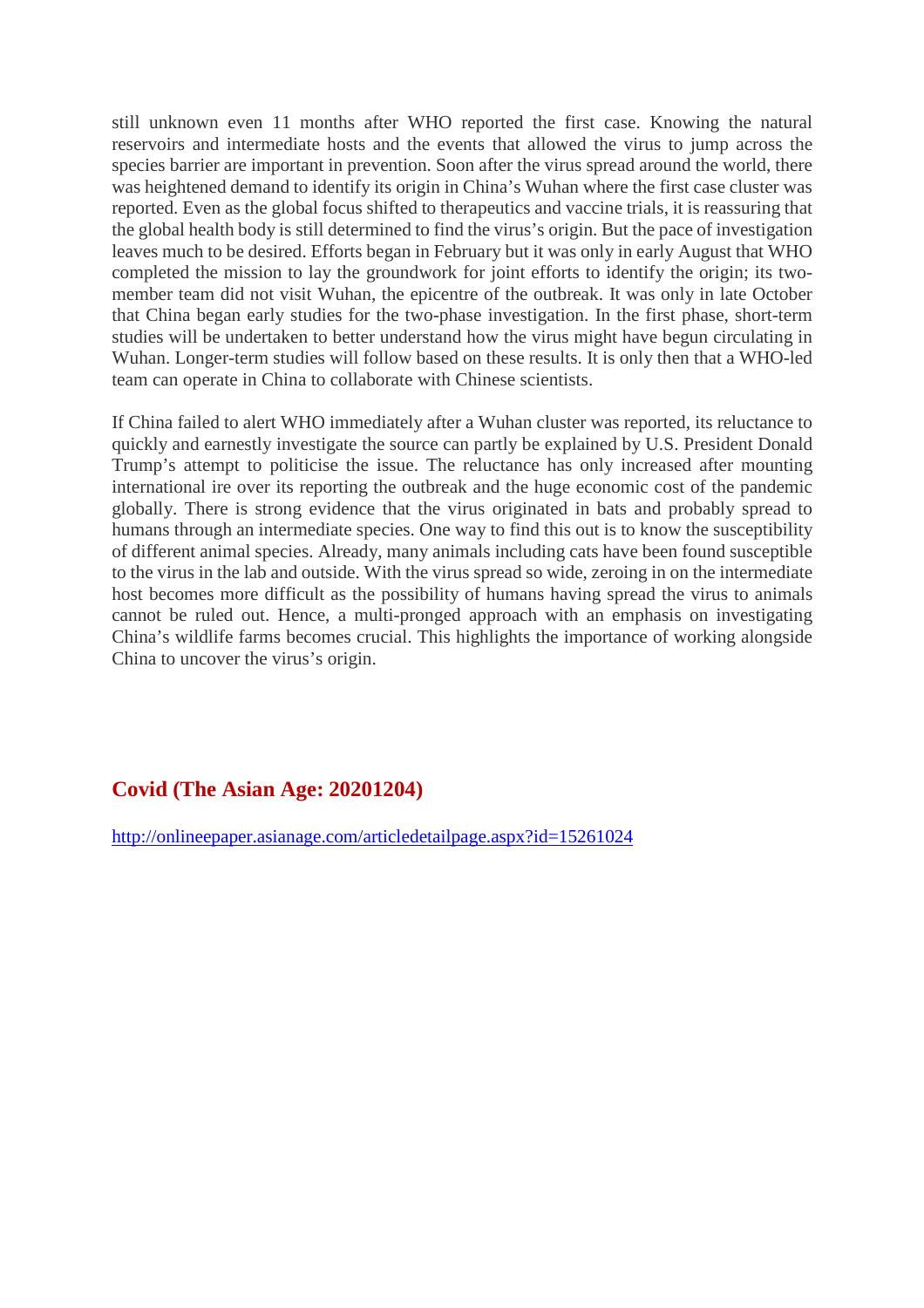## **THE ASIAN AGE**

#### 4 DECEMBER 2020

## Amid challenges, there is hope Covid's end is near

he British government clearing the vaccine against coronavirus. developed and manufactured jointly by German startup BioNTech and US pharma major Pfizer, so that vaccination in that country could start as early as next week, is perhaps the biggest news of 2020. The pandemic, Covid-19, which the virus causes, has made six crore ill and killed more than 14 lakh people, rendering itself into the biggest threat to public health in recent times. A vaccine to keep it at bay now offers humanity a reason to look at their lives and livelihoods with a little more hope than that they have done with in the past 10 months.

It was a truly global endeavour that resulted in the development of the vaccine at a record speed - the lead was taken by a Turkish couple who set up their startup in Germany and was supported by a US pharma major. And the final product, which the whole world was waiting for, was cleared for by the British regulator. The mRNA vaccine, or memory RNA vaccine,

India's hopes rest on its vast vaccine manufacturing capabilities built over decades; still the government has sounded cagy vis-a-vis assurances of inoculating everyone

uses a fragment of genetic code from the<br>coronavirus to teach the body how to prompt an immune response and fight the disease. It is for the first time that such a process has resulted in a vaccine that's authorised for public use. Reports say the vaccine is 95 per cent efficient, particularly among the elderly adults. The British regulator has insisted that the vaccine candidate has been subjected to thorough quality checking, allaying<br>fears of expediency leading the push.

The challenges are not over. The vaccine needs to be stored at around minus 70 degrees Celsius, a logistical challenge only a few countries can take up. Mass production,

safe distribution and proper administration based on a transparent protocol could still pose difficulties before the vaccine reaches all the needy people. One can take comfort from the fact that there are at least five more candidates that are easier to store and distribute and are in the final stages of clinical trials. Their arrival in the next few weeks will ease the situation substantially.

Now that science has done its job of coming up with an answer to a potential danger to human race, it's time for politics to take over and design a formula, which can address the needs of the last man on the street. Reports offer no hope in this, though: the entire bulk of early production has been pre-ordered by the rich western nations. India's hopes rest on its vast vaccine manufacturing capabilities built over decades; still the government has sounded cagy vis-a-vis assurances of inoculating everyone. Then there are nations with neither the money nor the production capacities but still house millions of vulnerable people. Their cries of desperation could easily be lost in the cacophony of global marketplace, which recognises only a few ideas, such as capital and profit. It is incumbent on countries, such as India, which in the past have used their leverage to amplify the voice of the less privileged on the global scene. There is a lot to gain by saying, "I am my brother's keeper", especially if he is a potential target of a deadly disease.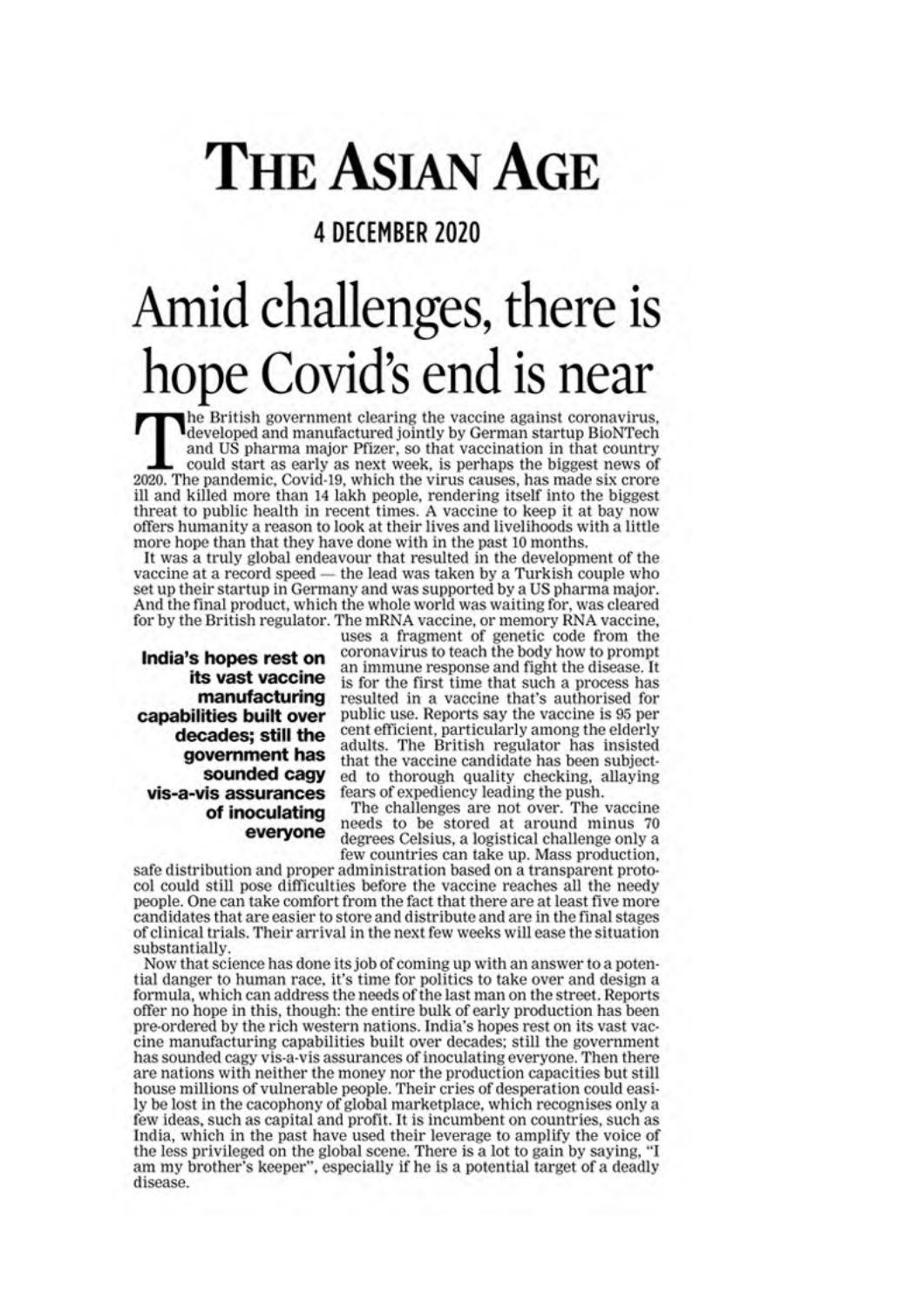#### **Regular exercise**

#### **Impact your memory with regular exercise (New Kerala: 20201204)**

https://www.newkerala.com/news/2020/209858.htm

Impact your memory with regular exercise

London, Dec 3: Memory is an essential part of your health and well being. This article will give you some information you need to better your memory. Don't forget everything, learn all that you are able to!

Playing brain teasers is an excellent method of improving your mind is a great way to improve memory. This concept is much like the same way that physical exercise you do to strengthen your muscles. Good games for improving memory include crosswords, crossword puzzles and brain teasers.

Mnemonic devices aid the memory in a fashion similar to how shorthand when writing.

If your mind constantly wanders, then your mind may not retain the full memory. Think hard about and focus on these things in order to make the information into your memory.

Changing your environment refreshes your mind, and improves recall from long-term memory. Your brain tends to wake up as it detects changes in your routine, and when the brain is awake, your brain could take a lot more information.

Staying socially engaged is a great way to boost the strength of your memory stay sharp. This will help you awake and happy. If you stay at home alone all the time, your brain isn't working like it should. Engaging in spirited social outings with others will keep your friends and family can help you to maintain an acute mind.

If you're trying to remember something, attempt to associate the thought with a funny phrase, melody or visual imagery.

Memory loss is a vary tragic for the aging mind. Prescription medicines are the one of the best tools to prevent memory loss, it's especially helpful if memory loss is associated with severe problems like dementia.

Regular exercise is a beneficial impact on your memory. Even a just a few minutes of daily exercise performed regularly can lead to improvements.

Teaching others is a long way to keep your memory. For example, if you are forgetting a story about when you taught your grandson to swim, recount it to anyone willing to listen. This will make the memory more concrete in your mind, making it much easier to call upon when needed.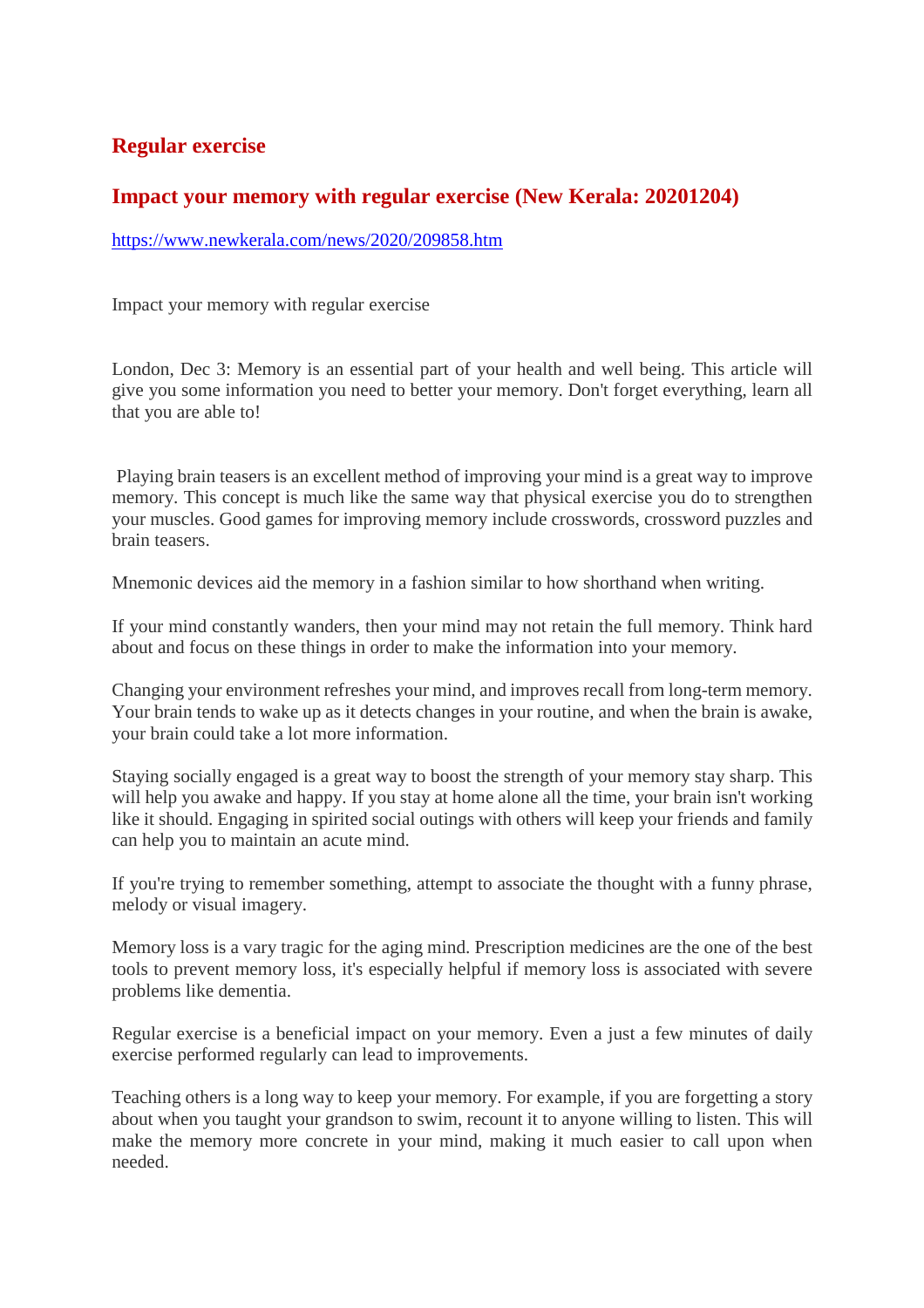Don't try to absorb a ton of information at one sitting. If you have to remember a fact, make study sessions. Don't try learning everything in one sitting. Your mind will be overwhelmed, just when you need it. Make sure you study segments to ensure that your brain can remember things.

Have faith in your abilities. Many people think memory loss. This does not always be true.Anticipating further memory loss can turn out to be a self-fulfilling prophecy.

If you find that you are having difficulty remembering information imparted to you from someone else, you could attempt to put this information into your own words before trying to learn it. It is hard for people to memorize words and thoughts if they don't completely understand what a given thought or concept means.

Use calenders and a day planner to keep track of events. Get a daily planner and write down key information. Make a schedule and refer to it occasionally. It can help your mind to have these things down and look at them.

Eat foods for the health of your brain and it will reward you with a sharp and versatile memory. Healthy fats are essential for the health of your brain's health. Avoid unhealthy trans fats, but add things like fresh fish, fresh fish, and flax seed or olive oil to your diet.

Classical music is known to help with memory improvement. A warm, perhaps with candles burning as well.

One way to help avoid memory is to cultivate many meaningful relationships. Research suggests that spending even a few hours every week with friends and loved ones is good for the area of the brain responsible for memory.

Adding fish oil to your diet really helps enhance your memory.Getting the right dosage is important, so contact your physician before taking this supplement.

If you experience difficulty with remembering names, associate them with a person you already know that has the same name. You can also do this with a celebrity.

Pay closer attention - it will help your memory of what they said. If you have a problem remembering names, try picturing the first name in letters after meeting someone new, or ask them about the spelling. You could try asking them how their name as an icebreaker. Make a habit to say something including their name and this fact.

They are likely having plenty of difficulty, and the added stress of you being unhappy with them will only make matters worse. You might be able to aid them if you take the time to understand their needs.

Although memories become less sharp as we grow older, it is possible to sharpen your mind and improve memory.

Avoid coffee if your memory gives you problems. Drinking too much caffeine can result in dehydration. Your brain contains a lot of water, so dehydration creates an exhausted state, and your brain might not function properly. This has a negative impact your memory processes.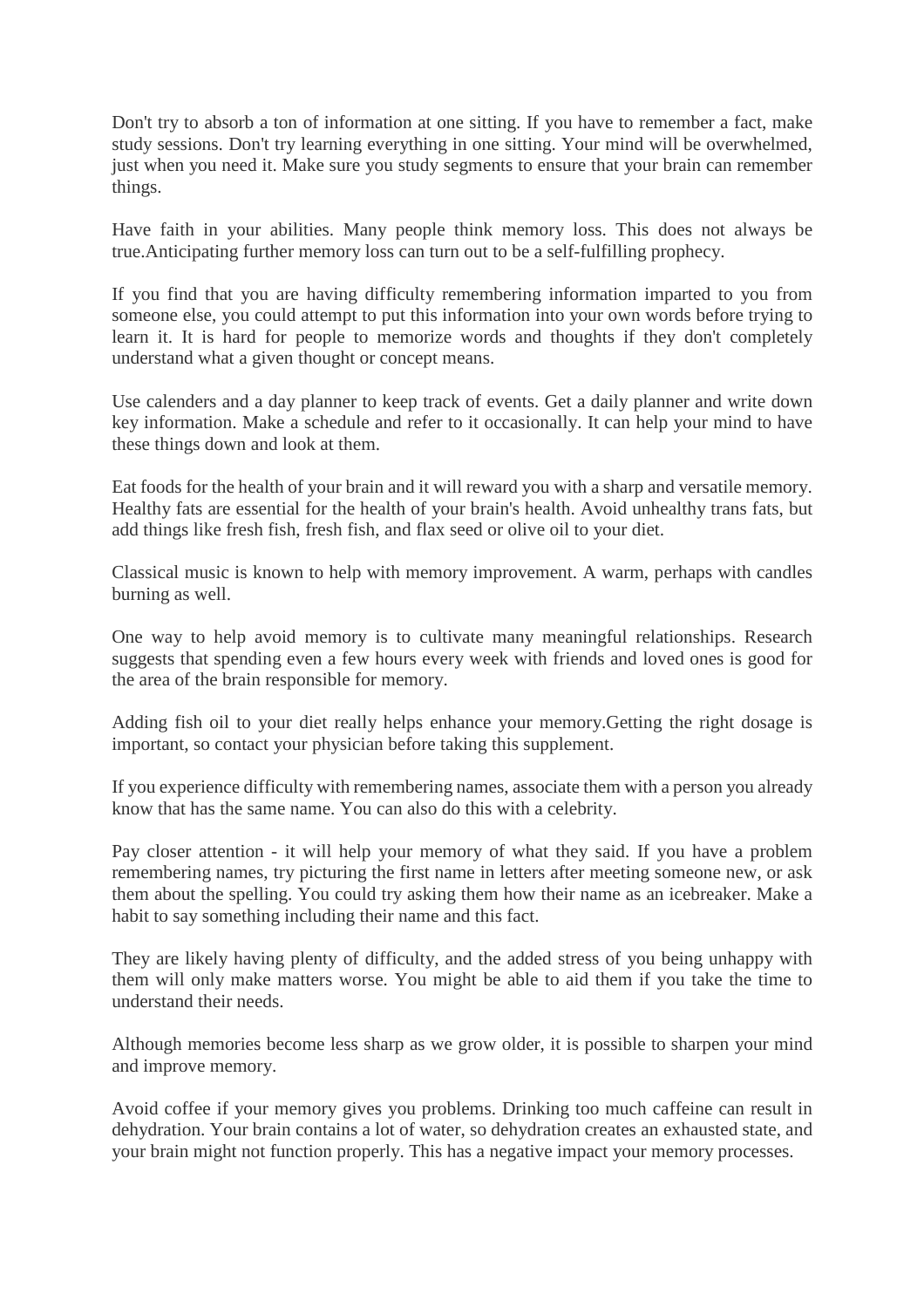Use your mind regularly to keep it on it's toes. Playing brain games will keep your brain charged and your memory ready to serve.Even mixing up your daily routine can help keep your brain focused. For instance, you could learn a new language, or learn a new skill.

A great tip to help out your memory is to introduce more Omega-3 acids to your diet. Your brain is comprised of around sixty percent fatty acids, have been known to aid in improving someone's memory. Try eating foods like salmon and other fish.

Memories are important to every one of us, and luckily the brain can be trained to hold onto these memories more effectively. By using the information contained in this article concerning memory, you can begin encouraging your brain. Apply the information that you have learned to your everyday life, and you will be mentally strong for a very long time.

#### **Sleeping**

#### **Study suggests parents shouldn't worry about their baby's inconsistent sleep patterns (New Kerala: 20201204)**

https://www.newkerala.com/news/2020/209345.htm

New parents often expect their baby to start sleeping through the night around the time they reach six months of age. But according to a new study led by McGill Professor Marie-Helene Pennestri, parents should view sleep consolidation as a process, instead of a milestone to be achieved at a specific age.

Tracking 44 infants over a period of two weeks, she found that sleeping patterns vary greatly - not only for different babies but also from night to night for the same baby.

In the study published in Sleep Medicine, researchers asked mothers to keep a sleep diary about their six-month-old infant for two weeks. On average, mothers reported that their infant slept 6 hours consecutively for about 5 nights out of a two-week period, and 8 consecutive hours for about 3 nights out of the same period. Half of the infants, however, never slept 8 hours consecutively.

"Although previous research has shown that infants start sleeping through the night at different stages of development, little is known about individual sleep patterns night after night," says Marie-Helene Pennestri, who is an assistant professor in the Department of Educational and Counselling Psychology at McGill University and researcher at the Hospital en sante mentale Riviere-des-Prairies (CIUSSS-NIM).

Effects of breastfeeding and co-sleeping

The researchers also found that some parental practices were related to variability in sleep patterns. For example, breastfeeding and co-sleeping were associated with more variability in sleep patterns from night to night. While this finding is consistent with many studies, the researchers note that other factors could explain this occurrence. For instance, mothers who are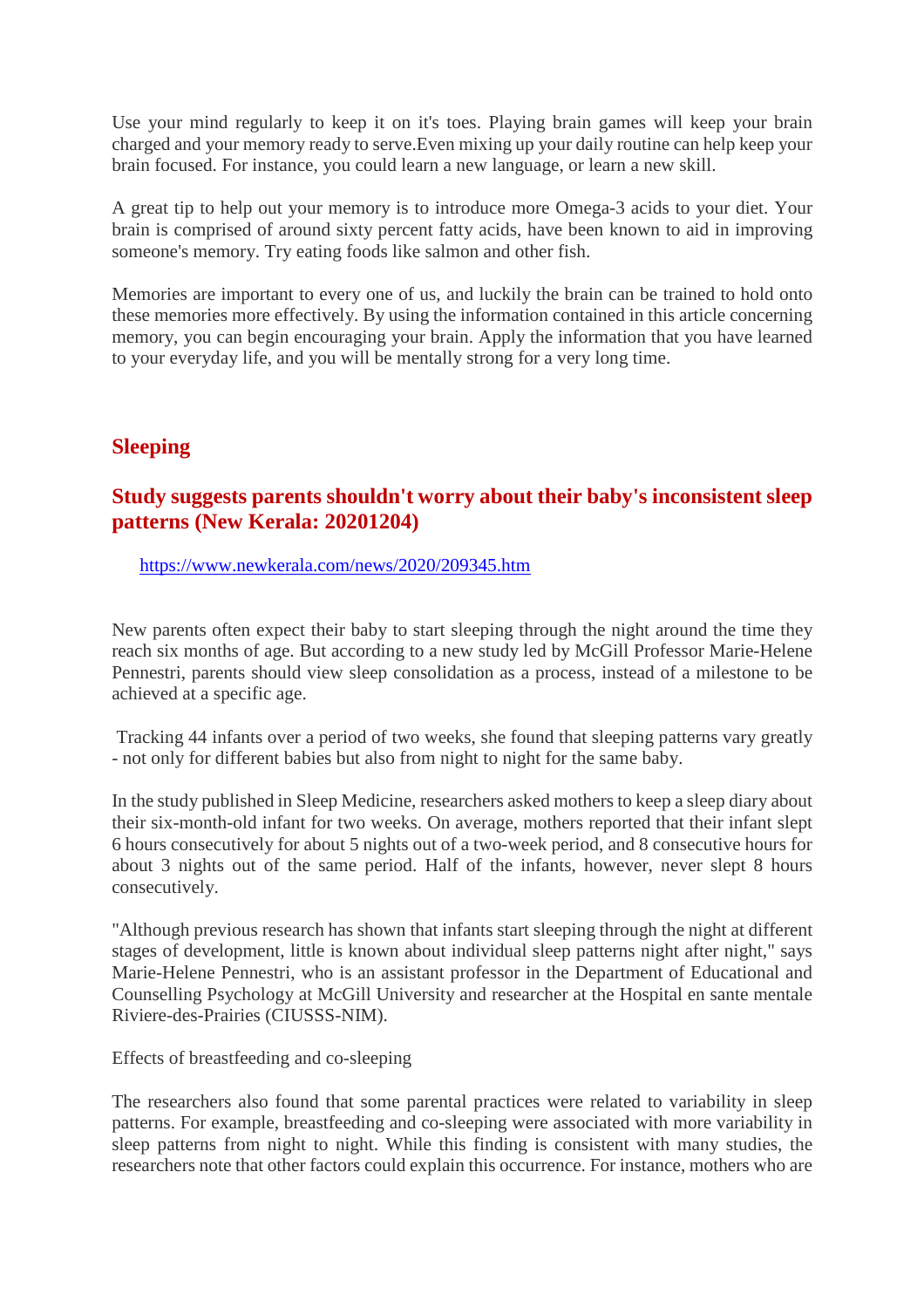breastfeeding and co-sleeping are more likely to observe their infant's night awakenings, even though these awakenings are not necessarily problematic or disturbing.

"Parents are often exposed to a lot of contradictory information about infant sleep. They shouldn't worry if their baby doesn't sleep through the night at a specific age because sleep patterns differ a lot in infancy," says Pennestri. She also notes that parents and clinicians should both be aware that occasional sleeping through the night does not necessarily indicate a consolidation of this behaviour.

"One important piece of the puzzle is understanding parents' perceptions and expectations of infant sleep. In future research, we hope to explore what 'sleeping through the night' really means to them," says Pennestri.

#### **Vitamin D regulates**

#### **Vitamin D regulates calcium in intestine differently than previously thought (New Kerala: 20201204)**

https://www.newkerala.com/news/2020/208929.htm

A Rutgers study has discovered that vitamin D regulates calcium in a section of the intestine that previously was thought not to have played a key role.

The findings have important implications on how bowel disease, including ulcerative colitis and Crohn's disease, may disrupt calcium regulation.

In a healthy person, the body absorbs calcium to maintain strong bones and perform other important functions like helping muscles move and nerves carry messages between the brain and body parts.

Vitamin D is critical for this calcium absorption from the intestine and for the function of the intestine.

The study, published in the journal Molecular and Cellular Biology, highlights the importance of the distal segments of the intestine - including the colon - in vitamin D regulation of calcium and bone calcification.

Previously, this regulation was thought to only occur in the proximal intestine, the first section of the intestine immediately beyond the stomach.

From the study, researchers also learned that transporter of manganese -- an essential element that plays a role in many cellular processes -- was one of the genes most induced by vitamin D in both the proximal and distal intestine.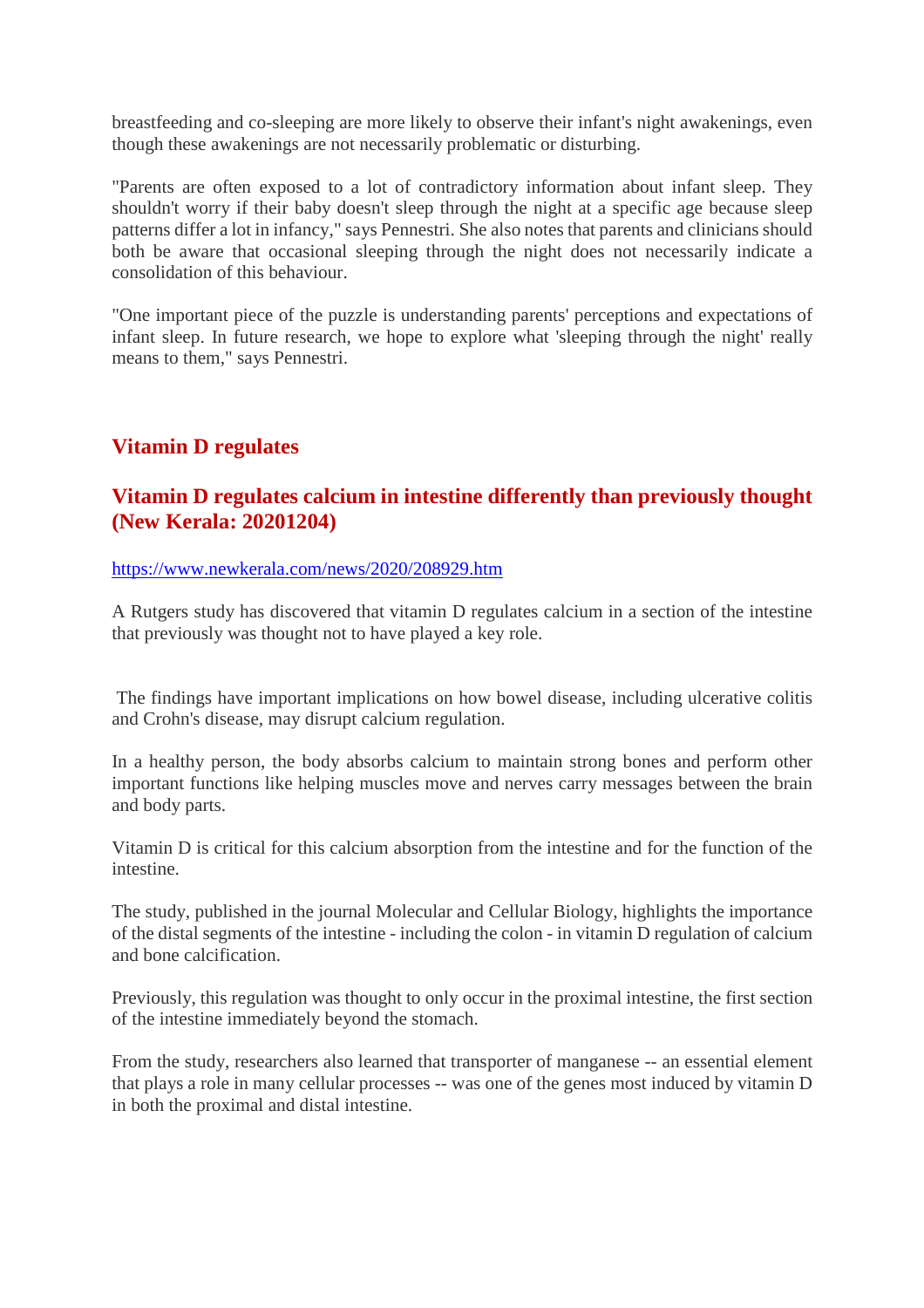The study's lead author, Sylvia Christakos, a professor in the Department of Microbiology, Biochemistry and Molecular Genetics at Rutgers New Jersey Medical School, says these findings suggest that vitamin D plays other roles as well.

"The findings suggest that vitamin D may have a role not only in calcium absorption but also in the cellular regulation of other essential ions and in the function of intestinal stem cells," she said.

This research may lead to new strategies that can compensate for calcium malabsorption and increase the efficacy of intestinal calcium uptake to minimize bone loss due to bariatric surgery, small bowel resection, or reduced calcium absorption after menopause or due to ageing.

#### **Hyaluronic acid**

#### **Hyaluronic acid benefits your skin (New Kerala: 20201204)**

https://www.newkerala.com/news/2020/208871.htm

Hyaluronic acid has recently become such a hyped ingredient, but the popularity is acceptable because the ingredient provides what it claims to -- anti ageing.

What exactly is Hyaluronic acid (HA)? It is simply a sugar that already exists in our skin tissues and with time and age, the content of it keeps on decreasing. It is that part of the skin which helps maintain and retain the moisture and keeps our skin hydrated. It is an extraordinary ingredient and a boon to skincare, says Rajat Mathur, Senior Education Manager at Kiehl's India.

What does Hyaluronic acid do? Mathur explains...

The skin requires a certain amount of water for it to be healthy and look hydrated and radiant, but the skin tissues lose ability to retain the water with time and age resulting in the skin looking dehydrated and dull. Dehydrated skin, then results in wrinkles and fine lines which automatically make your skin look old, and it losses its firmness too. This is where Hyaluronic acid steps in and works its magic. It is basically an anti-ageing ingredient which does wonders for your skin. It revitalizes not only the outside layer of your skin but the tissues as well increasing the skin immunity, he says.

The damage that even the sun does to your skin can be tackled with hyaluronic. Fine lines are such a common effect of exposure to sunlight but using a product with HA in the morning can reduce the appearance of these fine lines and make your skin smoother and help you look younger all day. Similarly, using it at night will cause it to work it magic all night resulting a radiant skin when you wake up in the morning.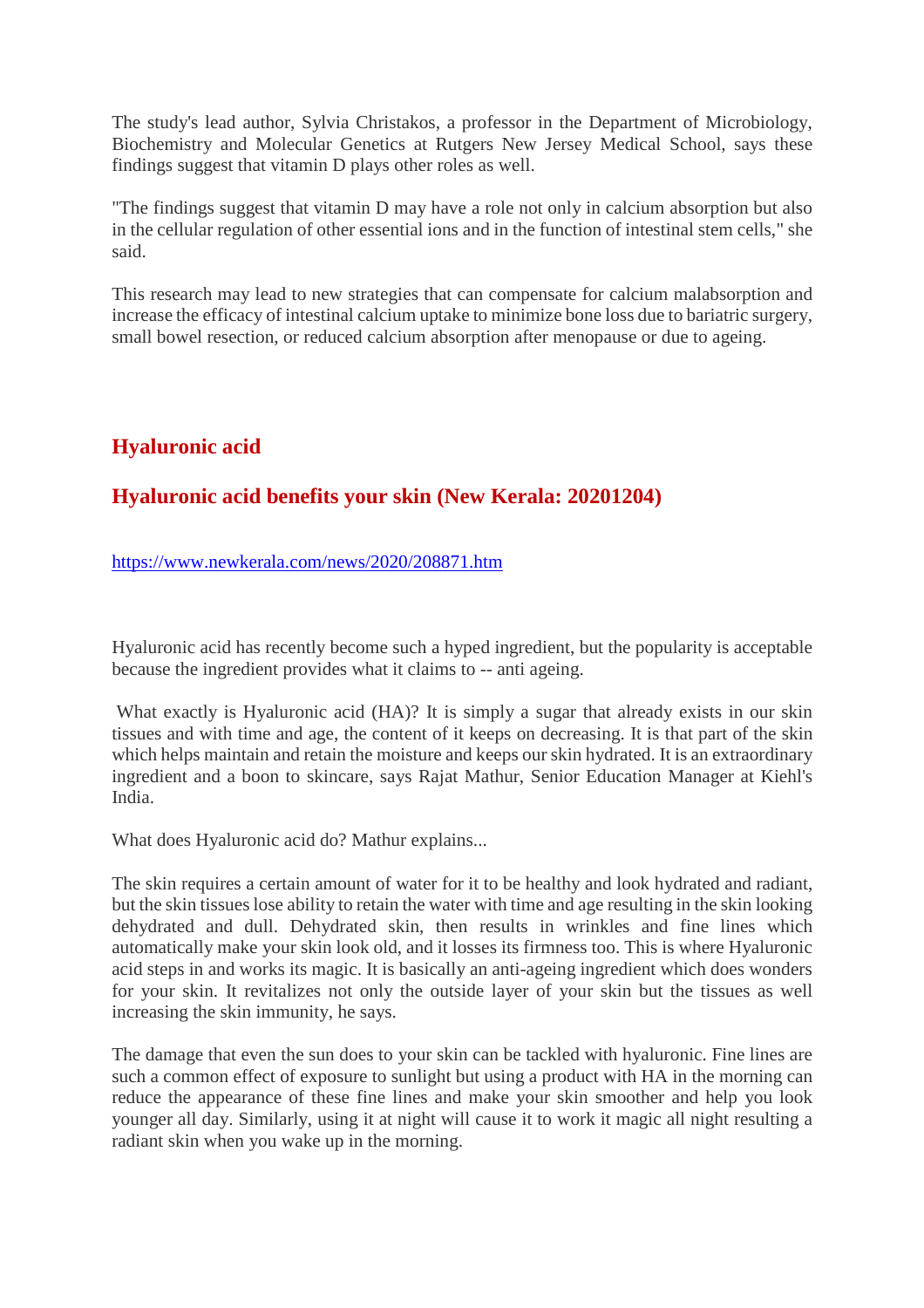Mathur says "Hyaluronic acid has become so trendy this past year and that is such wonderful news because it is an ingredient that is so important for the skin. People tend to put back the product on the shelf after reading the word 'acid' and that stigma shouldn't be around skincare. Awareness regarding this ingredient is so important and products with hyaluronic acidshould be made a part of your skincare routine to maintain the glow and avoid dullness. It is an ingredient we have included in quite a few of our products here at Kiehl's too because we want our consumers to fall in love with their skin every single day and HA will only make your skin look younger."

Hyaluronic is a very important skincare ingredient which should be used in your routine regularly to keep the wrinkles and fine lines at bay and your skin glowing and radiant. The basic logic is that if your skin has enough hyaluronic, it will stay moisturized and look healthy but with age, it is necessary that we incorporate products that include this acid in particular to help you keep your skin youthful, glowing and healthy.

#### **Vaccine (Hindustan: 20201204)**

https://epaper.livehindustan.com/imageview\_491010\_87209946\_4\_1\_04-12-2020\_3\_i\_1\_sf.html